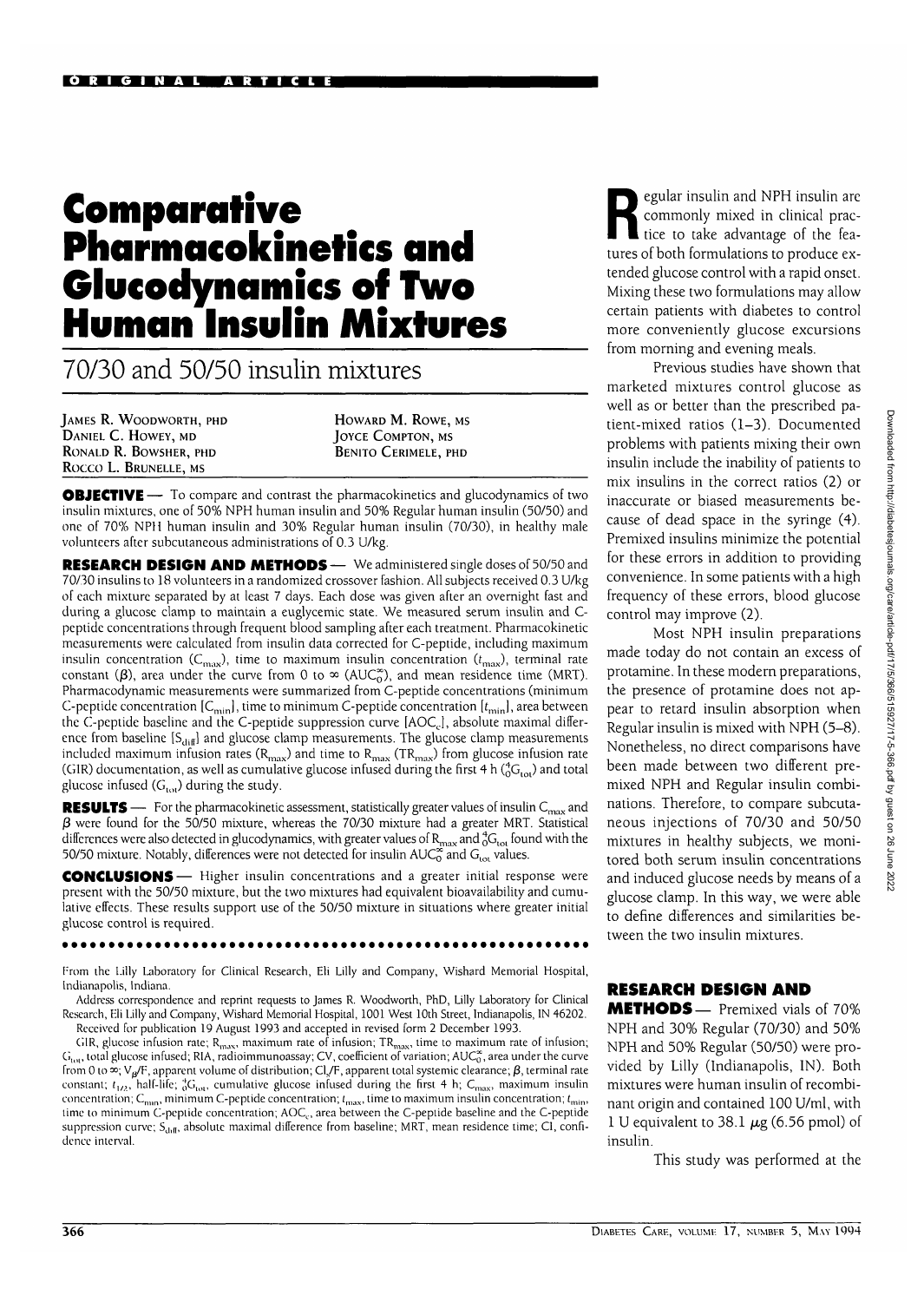Lilly Laboratory for Clinical Research (Indianapolis, IN). Study subjects were healthy men between 22 and 45 years of age and within 15% of their ideal body weight for their age, height, and frame size (the Metropolitan Life Health Insurance tables were used as a reference). Before study acceptance, all subjects were given a physical examination, including complete blood and urine chemistry evaluations, a chest X ray, and an electrocardiogram. All subjects had fasting blood glucose concentrations of <6.4 mM. The subjects had normal glucose tolerance tests, with blood glucose concentrations <7.8 mM 2 h after ingestion of 75 g of glucose. All participants gave their written informed consent.

Eighteen volunteers participated in this study. This was a two-way, openlabeled, randomized, crossover study. Each subject was given a single 0.3 U/kg dose of either the 70/30 or 50/50 mixture, and all doses were administered subcutancously after an overnight fast.

A glucose clamp procedure that used a controlled glucose infusion system (Biostator®, Life Sciences, Miles, Elkhart, IN) was used to maintain a euglycemic state. The glucose clamp was maintained 0.54 mM below the subject's fasting glucose level. The test dose was administered once stabilization was achieved. Blood samples were collected for analysis of insulin and C-peptide at 0, 0.5, 1, 1.5, 2, 3, 4, 5, 6, 7, 8, 10, 12, 18, and 24 h after dose administration. Samples were collected from an antecubital vein contralateral to that used for glucose and saline infusion of the glucose clamp. The infusion rate necessary to maintain the subject's blood glucose was continuously recorded. These glucose infusion rates (GIRs) were then used as a glucodynamic measurement for insulin. From these data, the maximum rate of infusion  $(R<sub>max</sub>)$ and the time when  $R_{\text{max}}$  occurred relative to the time of injection  $\text{TR}_{\text{max}}$ ) were recorded. In addition, the total glucose infused ( $G<sub>tot</sub>$ ) was documented.

The subjects continued to fast and remained at bedrest during the entire data

collection period. The subjects received the alternative treatment in the same fashion 7 to 12 days after the first treatment.

# **Insulin radioimmunoassay (RIA) method**

We used a commercially available RIA kit (Insulin Coat-A-Count) from Diagnostic (Los Angeles, CA) to measure the serum concentrations of insulin. We validated the RIA before analysis of study samples, and all analyses were performed in accordance with the kit's instructions. In short, each incubation included buffer, serum, or biosynthetic human insulin standard prepared in kit zero calibrator; <sup>125</sup>llabeled porcine insulin; and a polyclonal guinea pig anti-porcine insulin antiserum. We incubated each binding reaction for 20-22 h at room temperature. Separation of bound and free labeled insulin was achieved by solid-phase antibody methodology using antibodycoated tubes. Assay data were analyzed by VAX computer using a weighted fourparameter logistic model algorithm. The insulin concentration of test samples was estimated from a standard curve of reference insulin that was prepared in the RIA kit's zero calibrator matrix. Each standard curve contained the following concentrations of human insulin: 0, 8.61, 17.2, 43, 86, 170, 430, 860, 1,720, 4,305, 8,610 and 17,220 pM.

The RIA's lower limit of detection was determined to be 8.6 pM. We assessed interassay precision and recovery by adding reference human insulin to serum pooled from fasted nondiabetic adults. Interday precision (percentage coefficient of variation [CV]) ( $n = 5$ ) was 29.3% at 86 pM, 13.3% at 430 pM, and 13.3% at 4,305 pM. Recoveries for the serum control samples ranged from 92 to 114%. Interassay precision data for standard curve parameters ranged from 3.2% to 19.4%.

# **C-peptide RIA method**

We used a validated competitive RIA method to measure the serum concentrations of C-peptide. This method is similar

to other RIA methods for C-peptide (9,10). Briefly, the assay incubation included 100  $\mu$ L of buffer, serum, or standard biosynthetic human C-peptide; <sup>125</sup>1labeled t-BOC-tyr-human C-peptidc (25 pg); and 50  $\mu$ I. of goat anti-human Cpeptide antiserum (lot E08-7B2-159- 4G, diluted 1:160,000). We incubated each binding reaction for 16-18 h at  $4^{\circ}$ C. Separation of bound and free labeled C-peptide was achieved by precipitating the bound fraction with a second antibody and 6% polyethylene glycol. After collecting the precipitates by centrifugation, the radioactivity was measured in a 7-counter. We analyzed assay data by VAX computer using a weighted fourparameter logistic model algorithm. The C-peptide concentration of serum test samples was estimated from a standard curve of biosynthetic human C-peptide. Each standard curve contained the following concentrations of C-peptide: 0, 0.008, 0.017, 0.033, 0.083, 0.17, 0.33, 0.83, 1.66, 3.31, 8.28, 16.55 and 33.1 nM.

The RIA's lower limit of detection was determined to be 0.027 nM. We assessed interassay precision and recovery by adding reference human C-peptide to charcoal-stripped serum from fasted nondiabetic adults. Interday precision (percentage CV) ( $n = 6$ ) was 15.4% at 0.033 nM, 6.0% at 0.33 nM, and 11.0% at 3.31 nM. Recoveries for the serum controls ranged from 109 to 130%. Interassay precision data (percentage CV) for standard curve parameters ranged from 3.5 to 18.5%. Insulin cross-reacted in the RIA <0.001% as well as C-peptide did on a weight basis.

# **Pharmacokinetic and glucodynamic analyses**

Serum concentrations of insulin were used to calculate several pharmacokinetic parameters, including apparent volume of distribution ( $V<sub>g</sub>/F$ ), apparent total systemic clearance ( $Cl<sub>s</sub>/F$ ), the terminal rate constant ( $\beta$ ), and half-life (t<sub>1/2</sub>). Calculation of these values was performed using noncompartmental procedures (11).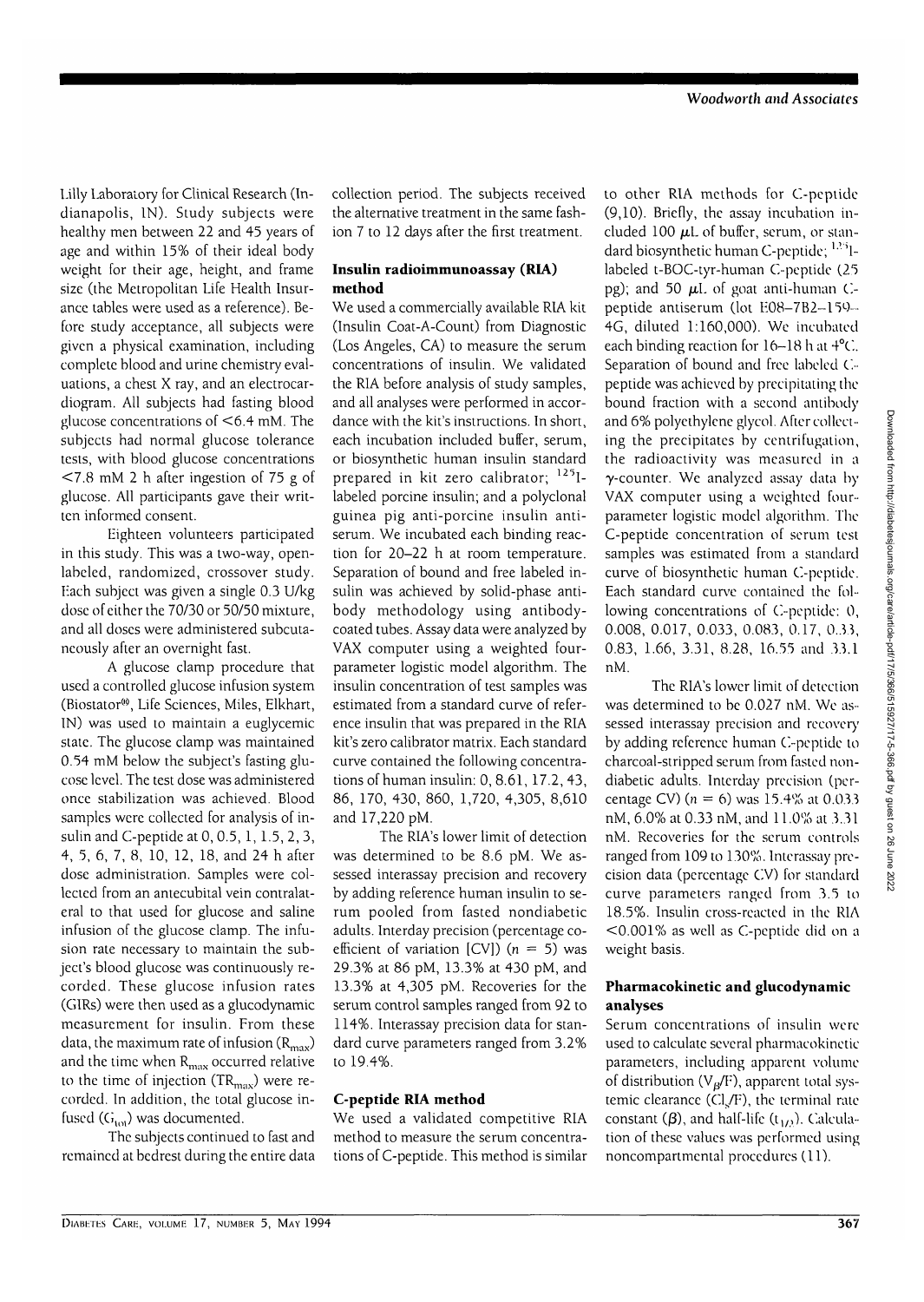| Parameter                  | 50/50 mixture     | 70/30 mixture     | P value   |
|----------------------------|-------------------|-------------------|-----------|
| $C_{\text{max}}$ (pM)      | $381 \pm 110$     | $231 \pm 53.4$    | < 0.001   |
| $t_{\max}$ (h)             | $1.9 \pm 0.94$    | $2.2 \pm 1.3$     | <b>NS</b> |
| $AUC_0^{\infty}$ (pM/h)    | $2.342 \pm 840$   | $2,238 \pm 701$   | $NS*$     |
| $\beta$ (h <sup>-1</sup> ) | $0.197 \pm 0.091$ | $0.129 \pm 0.069$ | 0.004     |
| $t_{1/2}$ (h)              | $3.52+$           | 5.36†             |           |
| MRT(h)                     | $6.43 \pm 2.00$   | $10.6 \pm 3.50$   | 0.001     |

laoic i—*nummary* **o/ pnarmacoremeiit parameu** 'r\*. *insulin corrected jor \^-p epuuc*

Data are means  $\pm$  SD. "Statistical method: two one-sided Student's *t* tests. † Harmonic means:  $t_{1/2}$  not compared statistically; statistical evaluations between treatments dependent on comparisons of  $\beta$ .

The insulin concentrations were adjusted for endogenous insulin using Cpeptide concentrations as an indicator for endogenous insulin production. A method published in other insulin publications (12-14) was used to approximate endogenous insulin concentrations:

$$
C'_{t} = C_{t} - (C_{0}) \frac{C_{pep_{t}}}{C_{pep_{0}}}
$$

where C'<sub>1</sub> represents the adjusted insulin concentration at time  $t$ ,  $C_t$  the measured insulin concentration at time  $t$ ,  $C_0$  the insulin concentration at baseline (time 0), Cpep, the C-peptide concentration at time *t*, and Cpep<sub>0</sub> the C-peptide concentration at baseline.

A glucose infusion apparatus (Biostator®) was used to perform the glucose clamp procedure. The Biostator® uses an intravenous glucose sensor with glucose measured on a continuous basis. Appropriate glucose infusions were made automatically after insulin administration to maintain blood glucose at the preset levels. The GIR,  $G_{\text{tot}}$ , and blood glucose values were recorded and input into an IBM-compatible computer. Average GIR measurements were calculated every 30 min for the first 12 h then hourly until the final blood collection (24 h after dosing). Each subject's data were consolidated, allowing for times when the glucose clamp needed to be stopped and restarted (i.e., if catheters needed changing because of clogging). During early blood collections, a 5-min infusion average was computed from GIR observations beginning 2 min

before until 2 min after the blood sample was collected. At late collection times (after 12 h), this calculation was extended to an 11-min infusion average, from 5 min before until 5 min after the blood samples were collected, except for the last collection time, which was a 10-min average just before the sample collection (at 24 h).  $R_{\text{max}}$  (mg/min) and TR<sub>max</sub> (h) were derived from these time-averaged data. Two cumulative  $G<sub>tot</sub>$  values were collected: the total glucose infused during the first 4 h  $({}^4_0G_{\text{tot}})$  and the total glucose infused for the duration of the study  $(G<sub>tot</sub>)$ .

The C-peptide data were considered a response measurement to exogenous insulin administration. We attempted to quantify this response by measuring the minimum C-peptide concentrations observed  $(C_{\text{min}}, nM)$ , the time to  $C_{\text{min}}$  ( $t_{\text{min}}$ , h), the area between the Cpeptide baseline (Cpe $p_0$ ) and the Cpeptide suppression curve  $(AOC<sub>c</sub>, nM/h)$ , and the absolute maximal difference from baseline ( $S_{diff}$ , nM). Calculation of AOC<sub>c</sub> used Cpep<sub>o</sub> as a standard reference value and was performed using the trapezoidal rule. The baseline C-peptide was assumed to remain constant during the entire collection period.

In addition to these measurements, a relationship between the insulin serum concentrations and the GIR values at each time was constructed using an effect compartment model (21). From this relationship, estimates of onset, maximum response, and duration of action



**Figure 1**—*Mean measured serum insulin and C-peptide concentrations after a single 0.3 U/kg subcutaneous dose of the 50/50 mixture or the 70/30 mixture. Bars represent SE.*

were produced for both 70/30 and 50/50 insulins.

#### **Statistical analysis**

The comparisons between treatments for pharmacokinetic and glucodynamic values were made by an analysis of variance accounting for subject and period effects. In addition, insulin AUC was compared between the treatments by using two onesided Student's *t* tests as an assessment of bioavailability equivalence (15). Treatments were considered statistically different when  $P < 0.05$ . The statistical program SAS was used for all statistical comparisons.

**RESULTS—** All 18 subjects completed the study, and no serious complaints or adverse events were encountered.

Table 1 summarizes the pharmacokinetic measurements of insulin with statistical inferences. The mean serum insulin and C-peptide concentrations from both treatments are given in Fig. 1. The  $C_{\text{max}}$  values were statistically different between treatments, confirming the apparent differences shown in Fig. 1. In addition, the  $\beta$  and mean residence time values were also significantly different. No carryover effects were detected for any parameter.

Figure 1 suggests that the higher insulin concentrations from the 50/50 mixture appeared to suppress endoge-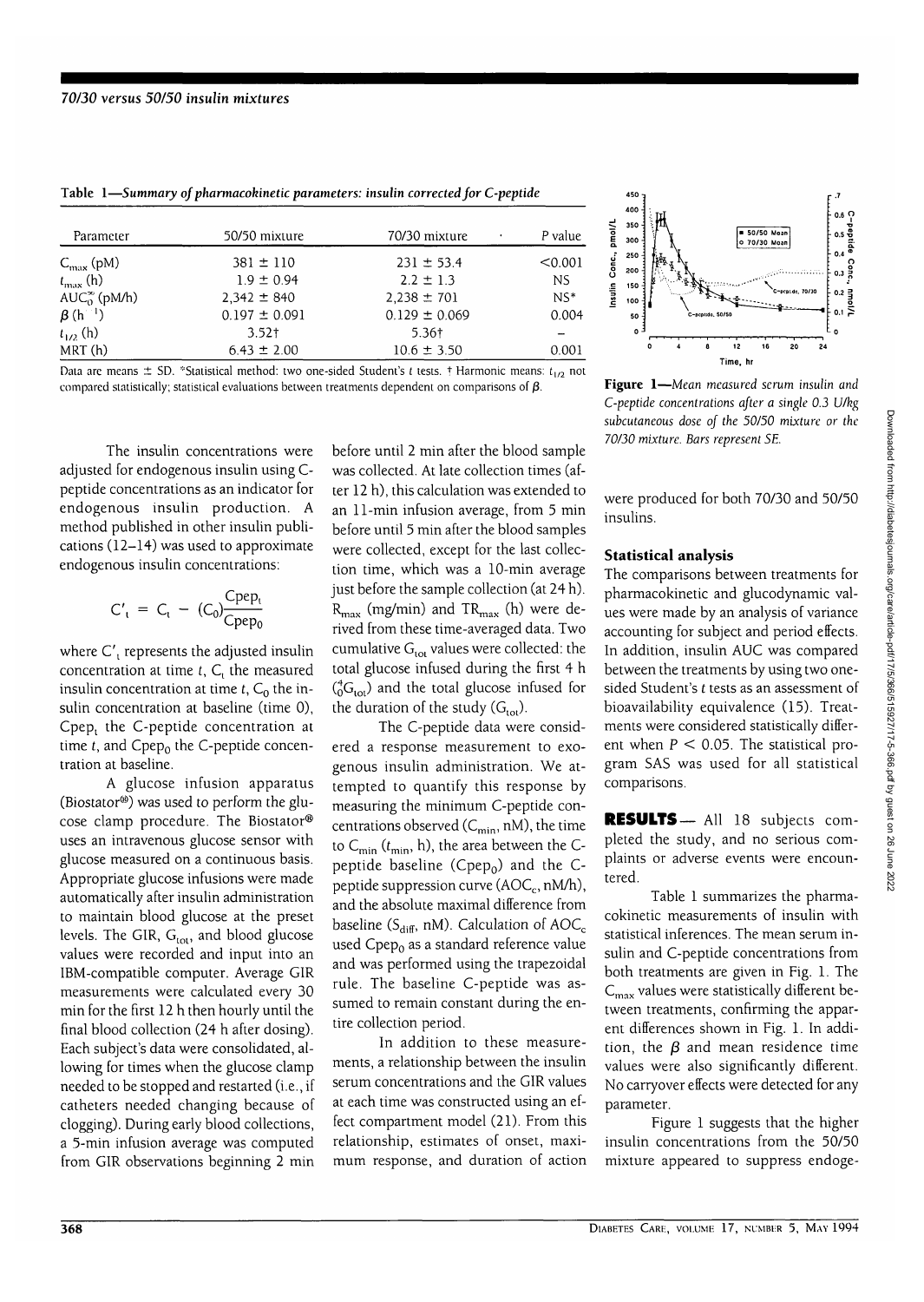Table 2—*Summary of C-peptide parameters*

| Parameter              | 50/50 mixture    | 70/30 mixture   | P value |  |
|------------------------|------------------|-----------------|---------|--|
| $C_{\text{pep0}}$ (nM) | $0.59 \pm 0.20$  | $0.63 \pm 0.24$ |         |  |
| $C_{\text{min}}$ (nM)  | $0.13 \pm 0.086$ | $0.16 \pm 0.13$ | NS.     |  |
| $t_{\min}$ (h)         | $5.0 \pm 2.7$    | $8.6 \pm 5.1$   | 0.031   |  |
| $AOC_c$ (nM/h)         | $7.51 \pm 2.69$  | $8.47 \pm 3.67$ | NS.     |  |
| $S_{\text{diff}}(nM)$  | $0.46 \pm 0.14$  | $0.46 \pm 0.17$ | NS      |  |

Data are means  $\pm$  SD. AOC<sub>c</sub> calculated by the trapezoidal rule up to 24 h, with the C-peptide baseline as a reference.

nous insulin production to a greater extent as measured by the mean C-peptide data. However, endogenous insulin suppression does not appear to be significant between treatments. Table 2 shows the comparison of C-peptide parameters between treatments, with only the  $t_{\min}$  values showing statistical significance.

Plots of mean GIR versus time for both treatments are provided in Fig. 2, with a summary of the glucodynamic parameters given in Table 3. These glucodynamic data agree with the plots of serum concentration versus time (Fig. 1), which indicate that the 50/50 mixture induced a significantly greater maximum glucose demand  $(R_{\text{max}})$  than did the 70/30 mixture. These data also suggest the effects from the 70/30 mixture may be more prolonged. Figure 3 compares the cumulative total glucose infused for both treatments during the course of the study. As



**Figure 2**—*Mean glucose infusion rates needed to maintain euglycemia after administration of the 50/50 mixture or the 70/30 mixture. Bars represent* SE.

expected, the 50/50 mixture appeared to induce a greater glucose need more rapidly than the 70/30 mixture. This initial greater glucose demand was statistically significant  $({}^{4}_{0}G_{\text{tot}},$  Table 3). However, both mixtures achieve asymptotes that are not significantly different  $(G<sub>tot</sub>,$  Table 3). Figure 4 shows the blood glucose values for both treatments during the study and verifies that the clamp procedure was successful in maintaining equivalent and constant blood glucose levels for both treatments.

Figure 5 shows the predicted glucose infusion rates based on the effect compartment model, with 95% confidence intervals also indicated. Using the 10%  $E_{\text{max}}$  value as an indicator of a clinically observable response, estimates of onset, peak, and duration were obtained as defined in a previous publication (21). These estimates are provided in Table 4.

CONCLUSIONS— This study compared the pharmacokinetics and glucodynamics of two different mixtures of an intermediate-acting insulin (NPH) and a



**Figure 3**—Mean *cumulative glucose injused to maintain euglycemia after admininistratkm of the 50/50* mixture *or the 70/30 mixture. Bars represent SE.*

rapid-onset insulin (Regular). Differences between NPH and Regular insulin pharmacokinetics and pharmacodynamics are well-known (14,16-18). Mixtures of these two insulins have also been studied, but such studies have generally been limited to 70/30 or mixtures with greater percentages of NPH insulin (18,19).

Distinct differences in the serum concentration versus time curves were found between the two mixtures (Fig. 1). The greater  $C_{\text{max}}$  of the 50/50 mixture is expected because of the greater percentage of the rapid-onset insulin (Regular). Additionally, the 70/30 mixture returns to baseline concentrations at a later time. This, again, is a factor of the greater amount of Regular versus NPH insulin in the 50/50 mixture when compared with the 70/30 mixture. The  $\beta$  values were also statistically different between mixtures, with the 70/30 mixture showing a longer half-life. Subcutaneously administered

|  | Table 3-Summary of glucodynamic parameters |  |
|--|--------------------------------------------|--|
|--|--------------------------------------------|--|

| Parameter                     | 50/50 mixture   | 70/30 mixture   | P value. |
|-------------------------------|-----------------|-----------------|----------|
| $R_{\text{max}}$ (mg/min)     | $512 \pm 165$   | $335 \pm 142$   | < 0.001  |
| $TR_{\text{max}}$ (h)         | $3.3 \pm 1.0$   | $3.5 \pm 1.3$   | NS.      |
| $G_{\text{tot}}(g)$           | $169 \pm 53.8$  | $148 \pm 51.0$  | 0.119    |
| ${}^{4}_{0}G_{\text{tot}}(g)$ | $75.6 \pm 30.6$ | $46.7 \pm 25.2$ | < 0.001  |

Data are means ± SD.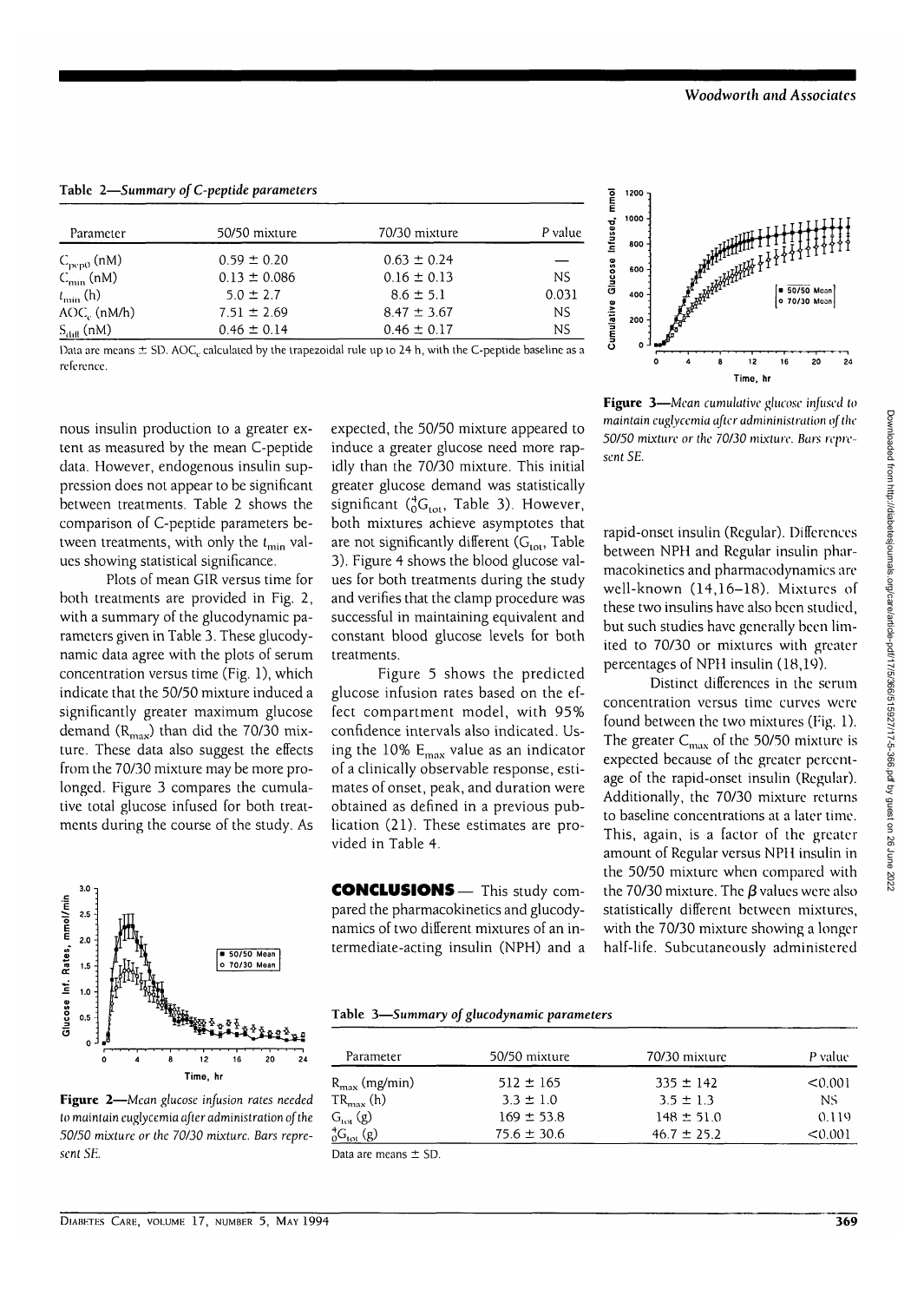

**Figure 4**—Mean *blood glucose concentrations that verify cuglyccmia after administration of the 50/50 mixture or the 70/30 mixture. Error bars have not been included for reasons of clarity.*

insulin (both Regular and NPH) is subject to absorption-rate-limited elimination, where  $\beta$  actually represents the absorption rate constant (11,20). Therefore,



**Figure 5**—*Predicted glucose infusion rates from the effect compartment model for both the 50/50 mixture (A) and the 70/30 mixture (B).* , Mean values;  $---$ , 95% CIs about the means. *The 10% Emax level also is indicated, above which a clinically observable effect is expected.*

| Table 4—Predicted onset, peak, and |  |  |
|------------------------------------|--|--|
| duration of activity               |  |  |

| Mixture | Onset        | Peak        | Duration   |
|---------|--------------|-------------|------------|
|         | (h)          | (h)         | (h)        |
| 50/50   | $0.5 - 1.0$  | $1.5 - 4.5$ | $7.5 - 10$ |
| 70/30   | $0.75 - 1.5$ | $15-6$      | $7 - 125$  |

comparisons of the calculated  $\beta$  values actually represent comparisons of the absorption rate constant. Because Regular insulin is absorbed more quickly than NPH (16), one would expect the 50/50 insulin to have a greater value for  $\beta$  (and thus, a shorter half-life of absorption) because more Regular insulin is present in this mixture. Despite these differences, the  $AUC<sub>0</sub><sup>\infty</sup>$  values are not significantly different between the two mixtures, which indicates that the two mixtures have equivalent bioavailability. These data suggest that the greater amount of protamine present in the 70/30 mixture does not present a problem with insulin bioavailability and, therefore, confirms previous observations (6-8). Additionally, the  $t_{\text{max}}$ values were not significantly different, which suggests that one could expect maximum effects to occur at the same time for both mixtures.

The C-peptide curves show a greater reduction at early times with the 50/50 mixture, as expected. However, the AOC<sub>c</sub> values are equivalent between treatments, again supporting equivalent bioavailability between the two formulations. The only C-peptide parameter that was significantly different between treatments was  $t_{\min}$ , which suggests that the maximum reduction of C-peptide occurred at a later time with the 70/30 mixture. However, this comparison must be interpreted with caution because the variability of this parameter was large with both treatments.

The GIR time-action profile (Fig. 2) reflects the serum insulin concentration versus the time curve and shows that  $R_{\text{max}}$  for the 50/50 mixture is significantly greater but occurs at the same time as that for the 70/30 mixture. As expected from the results of the higher initial insulin concentrations, these data show a greater amount of glucose control at earlier times with 50/50. These data are supported by the significantly greater amount of glucose infused during the first 4 h  $(^{4}_{0}G_{101})$ using the 50/50 mixture. However, Fig. 2 shows that the effects of the 70/30 mixture appear to last longer. This longer duration of action was confirmed by the effect compartment modeling, which suggests that the duration of action for 50/50 is 7.5-10 h and that of 70/30 is 7-12 h for a 0.3 U/kg dose. Again, the differences in serum insulin concentrations at later times between the two formulations (Fig. 1) support this finding. In addition, the equivalency of net glucose infused  $(G<sub>tot</sub>)$  between treatments supports the greater glucose control at later times with the 70/30 mixture. The equivalence of bioavailability and net glucodynamics between mixtures suggests that the two mixtures could be interchanged reliably when differences in glucose control arise.

To summarize, the 50/50 mixture produces greater initial serum concentrations and induces a greater initial glucose demand during a euglycemic glucose clamp compared with the 70/30 mixture. However, the 70/30 mixture has a longer duration of action than does the 50/50 mixture. The two mixtures exhibit equivalent bioavailability and net glucose demands. Thus, the 50/50 mixture can be used interchangeably with the 70/30 mixture when more immediate glucose control is required. Such a requirement typically may occur in the morning, when insulin resistance is at its greatest.

#### References

- 1. Cucinotta D, Mannino D, Lasco A, Di Cesare E, Musokino C, Alessi R: Premixed insulin at ratio  $3/7$  and regular + isophane insulins at mixing ratios from 2/8 to 4/6 achieve the same metabolic control. Diabete Metab 17:49-54, 1991
- 2. Bell DSH, Cutter GR, and Lauritano AA: